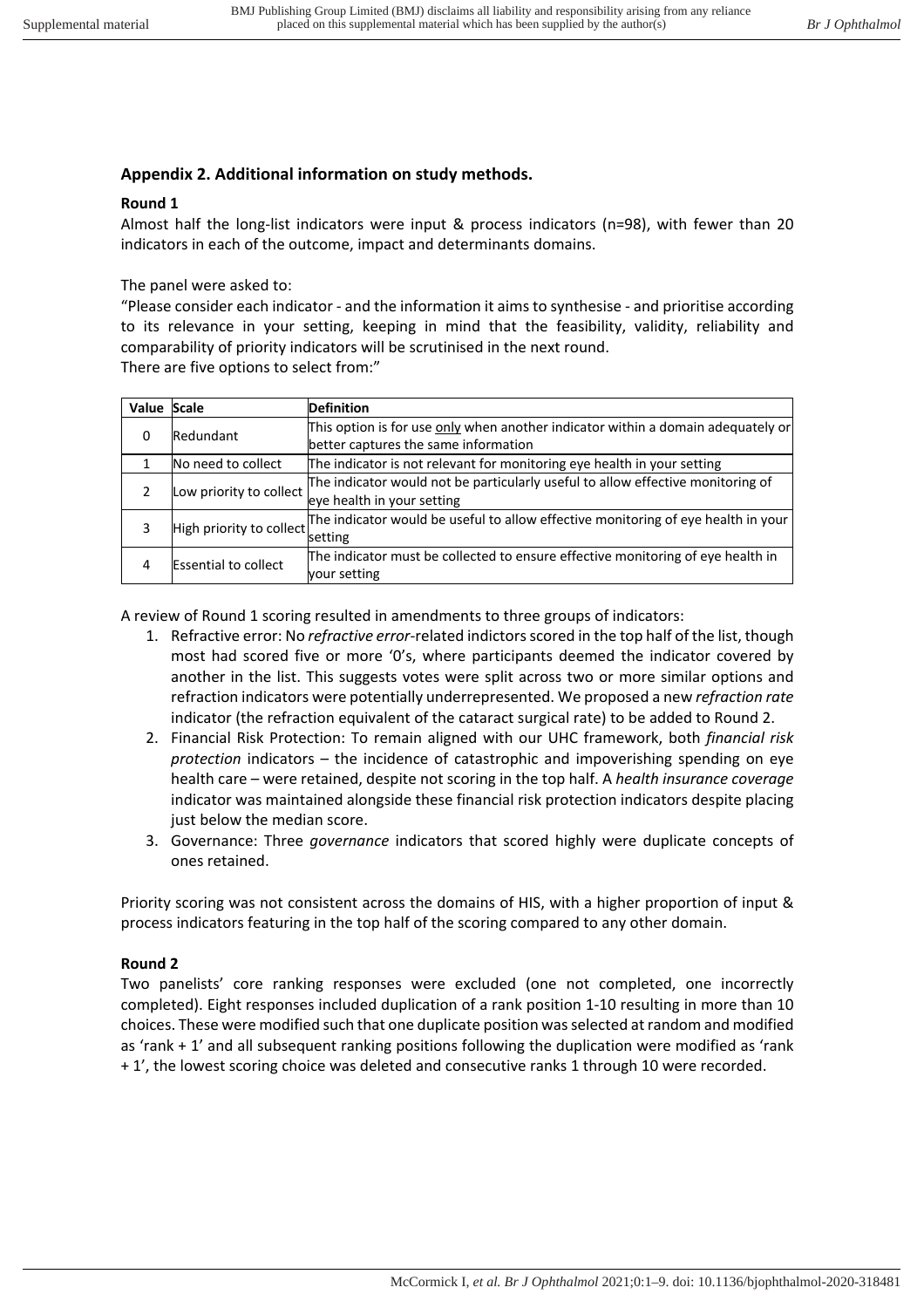## **Appendix 3. The top 30 global eye health indicators prioritised by 72 global eye health stakeholders in Round 2**

| Inputs & processes                                                                                               |  |  |  |
|------------------------------------------------------------------------------------------------------------------|--|--|--|
| Governance                                                                                                       |  |  |  |
| Eye health is integrated into the national health plan (or the relevant specific plan e.g. NCD plan) (Y/N)       |  |  |  |
| National health plan includes human resources for eye care (Y/N)                                                 |  |  |  |
| Is the National Prevention of Blindness/Eye Health plan implemented at country level? (Y/N)                      |  |  |  |
| Is the National Prevention of Blindness/Eye Health plan based on evidence of eye health need gathered in the     |  |  |  |
| last ten years (quality of plan) [e.g. cites population-based survey and health service assessment data]         |  |  |  |
| <b>Finance</b>                                                                                                   |  |  |  |
| Eye health is integrated into the national health budget (Y/N)                                                   |  |  |  |
| The percentage of defined eye health services (e.g. cataract surgery, glaucoma meds, DR laser, antiVEGF)         |  |  |  |
| covered by national health insurance                                                                             |  |  |  |
| Infrastructure                                                                                                   |  |  |  |
| Number of primary care facilities with eye health capacity (by any of optometrists/ ophthalmic nurses/health     |  |  |  |
| workers trained in eye care) per million population                                                              |  |  |  |
| Number of secondary (district level) ophthalmology/eye care centres per million population                       |  |  |  |
| Number of low vision centres nationally (secondary and tertiary) per million population                          |  |  |  |
| Number (and percentage) of neonatal units providing screening for retinopathy of prematurity nationally          |  |  |  |
| <b>Supply chain</b>                                                                                              |  |  |  |
| Total number of pharmaceuticals specifically for eye care on the National Essential Medicines List               |  |  |  |
| Information                                                                                                      |  |  |  |
| Existence of a National Health Information System that includes eye care data (Y/N)                              |  |  |  |
| Number of eye care indicators included in the monitoring framework of the national health strategic plan (or     |  |  |  |
|                                                                                                                  |  |  |  |
| other health plans) [Reported as number and proportion of total]                                                 |  |  |  |
| Is disaggregation of data by equity measures (e.g. sex, urban/rural) available in eye health reporting (Y/N)     |  |  |  |
| Eye health workforce                                                                                             |  |  |  |
| Ophthalmologist density and distribution (per million population and by urban/rural or districts), by age and    |  |  |  |
| sex; include 5 year trend option                                                                                 |  |  |  |
| Is Primary Eye Care (prevention, identification, treatment, referral as appropriate per setting) integrated into |  |  |  |
| the national Primary Health Care programme? (Y/N)                                                                |  |  |  |
| Is Primary Eye Care integrated into the national Primary Health Care training? (Y/N)                             |  |  |  |
| Does the human resources for health strategic plan include eye care? (Y/N)                                       |  |  |  |
| <b>Outputs</b>                                                                                                   |  |  |  |
| <b>Access</b>                                                                                                    |  |  |  |
| Cataract surgical rate; including variation in rate across regions/districts & 5 year trend in CSR               |  |  |  |
| <b>Quality &amp; safety</b>                                                                                      |  |  |  |
| Cataract surgical outcome (visual acuity) - proportion of eyes with 'good' outcome (6/18 or better)              |  |  |  |
| Outcomes                                                                                                         |  |  |  |
| Coverage                                                                                                         |  |  |  |
| Cataract surgical coverage & effective cataract surgical coverage                                                |  |  |  |
| Refractive error coverage & effective refractive error coverage                                                  |  |  |  |
| Coverage of school eye health programmes for schools nationally                                                  |  |  |  |
| Coverage of retinopathy of prematurity screening of all infants who require screening (according to national     |  |  |  |
| guidelines)                                                                                                      |  |  |  |
| Coverage of DR screening of all people with diabetes (at the frequency recommended in national guidelines)       |  |  |  |
| <b>Equity</b>                                                                                                    |  |  |  |
| Effective cataract surgical coverage & effective refractive error coverage for the poorest 40% of the population |  |  |  |
| Impact                                                                                                           |  |  |  |
| <b>Improved outcomes</b>                                                                                         |  |  |  |
| Prevalence of blindness/MSVI/mild VI; by SEP, PoR, sex [equity dimensions to be reported as available]           |  |  |  |
| Cause specific prevalence of vision impairment and blindness; by SEP, PoR, sex [equity dimensions to be          |  |  |  |
| reported as available]                                                                                           |  |  |  |